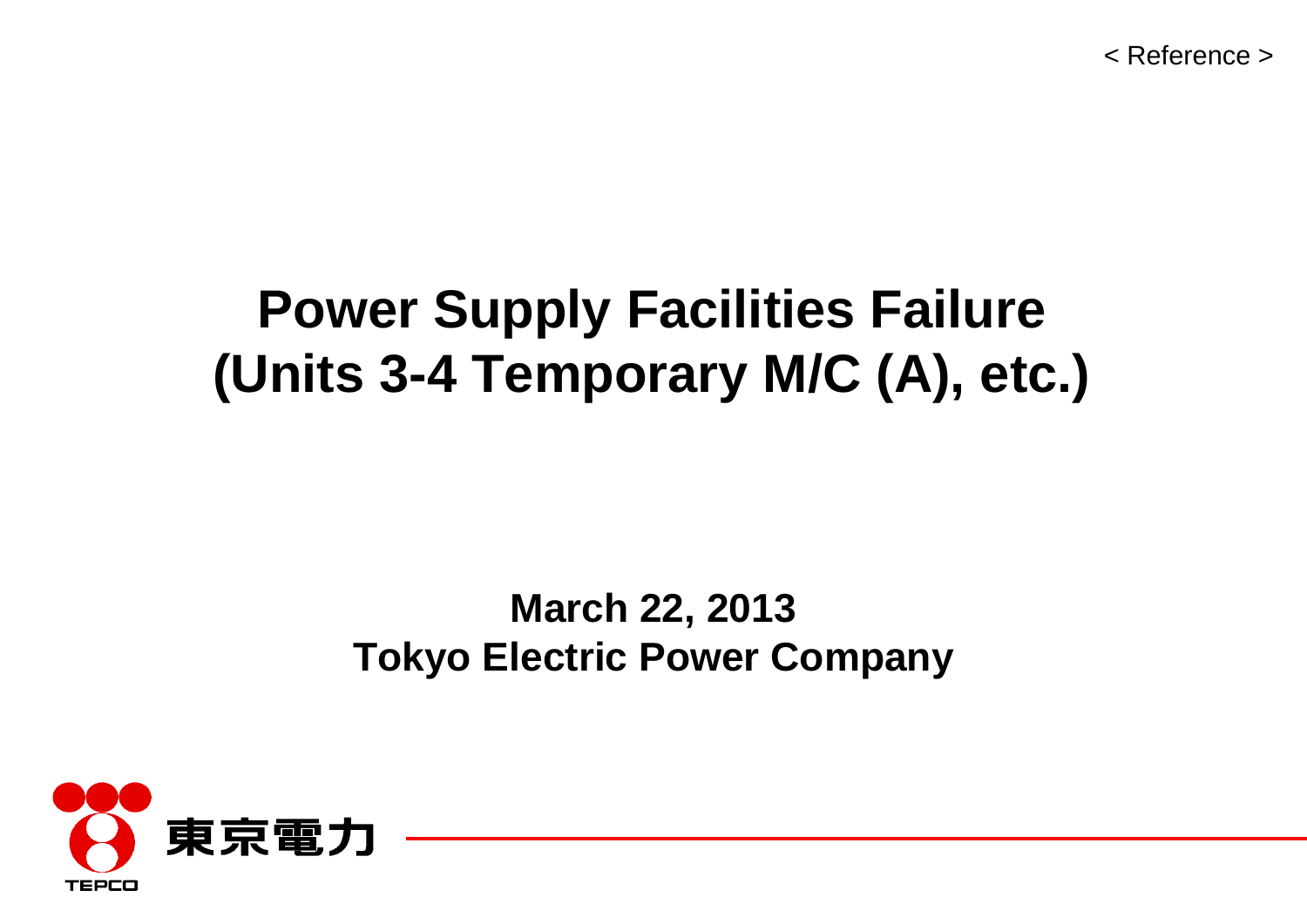# **Occurrence of Events in a Chronological Order**

At around 6:57 PM on March 18, 2013, there was an incident where the power supply facilities in the Main Anti-earthquake Building at Fukushima Daiichi Nuclear Power Station momentarily stopped. Upon investigation, the regular M/C (Metal-clad switch gear) in the Process Building, common M/C4A and Units 3-4 temporary M/C (A) were found to be stopped due to the incident.

#### **[ Events in a chronological order ]**

March 18

6:57 PM: The power supply facilities in the Main Anti-earthquake Building momentarily stopped.

7:18 PM: BUS power supply of the common M/C4A, regular M/C in the Process Building and Units 3-4 temporary M/C (A) was confirmed to be suspended.

10:01 PM to 10:15 PM: Insulation resistance test performed on the regular M/C in the Process Building and Units 3-4 M/C (A). No abnormality found.

March 19

From 2:10 AM: Soundness investigation performed on the regular M/C in the Process Building.

3:00 AM: Nitrogen separator (B) recovered.

9:04 AM: The regular M/C in the Process Building received power. No abnormality found with the parameters (Vo and others).

10:01 AM: The common M/C 4A received power from the regular M/C in the Process Building. The common PC 4A and 4C also received power.

2:20 PM: Unit 1 SFP alternative cooling system recovered.

4:13 PM: Unit 4 SFP alternative cooling system temporarily recovered by a temporary diesel generator.

10:26 PM: Unit 4 SFP alternative cooling system recovered by the regular M/C in the Process Building.

10:43 PM: Unit 3 SFP alternative cooling system recovered.

March 20

12:12 AM: The common pool cooling system recovered.

\*Reason why recovery required a substantial amount of time: In a normal process of recovery after a failure, the location of failure is identified first. Then the location of failure is detached and the sound power line is recovered. In this case, investigation was initially performed assuming that the location of failure is a part of Units 3-4 temporary M/C (A), however, the location of failure could not be identified. Thus, the entire Units 3-4 temporary M/C (A) was identified as the location of failure and was detached. It took a substantial amount of time switching to an alternative power line.

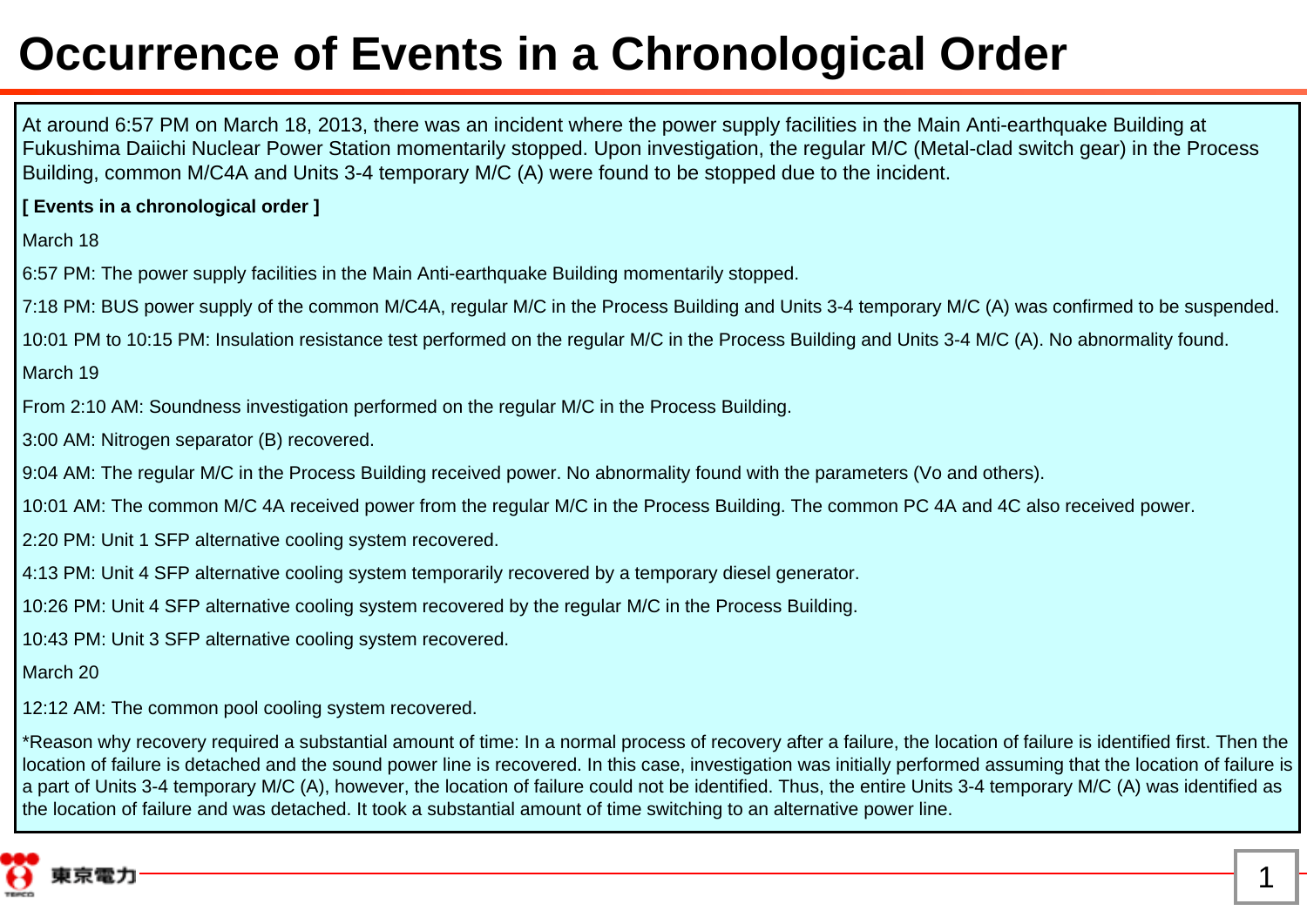# **Power Supply Structure of the Affected Facilities**

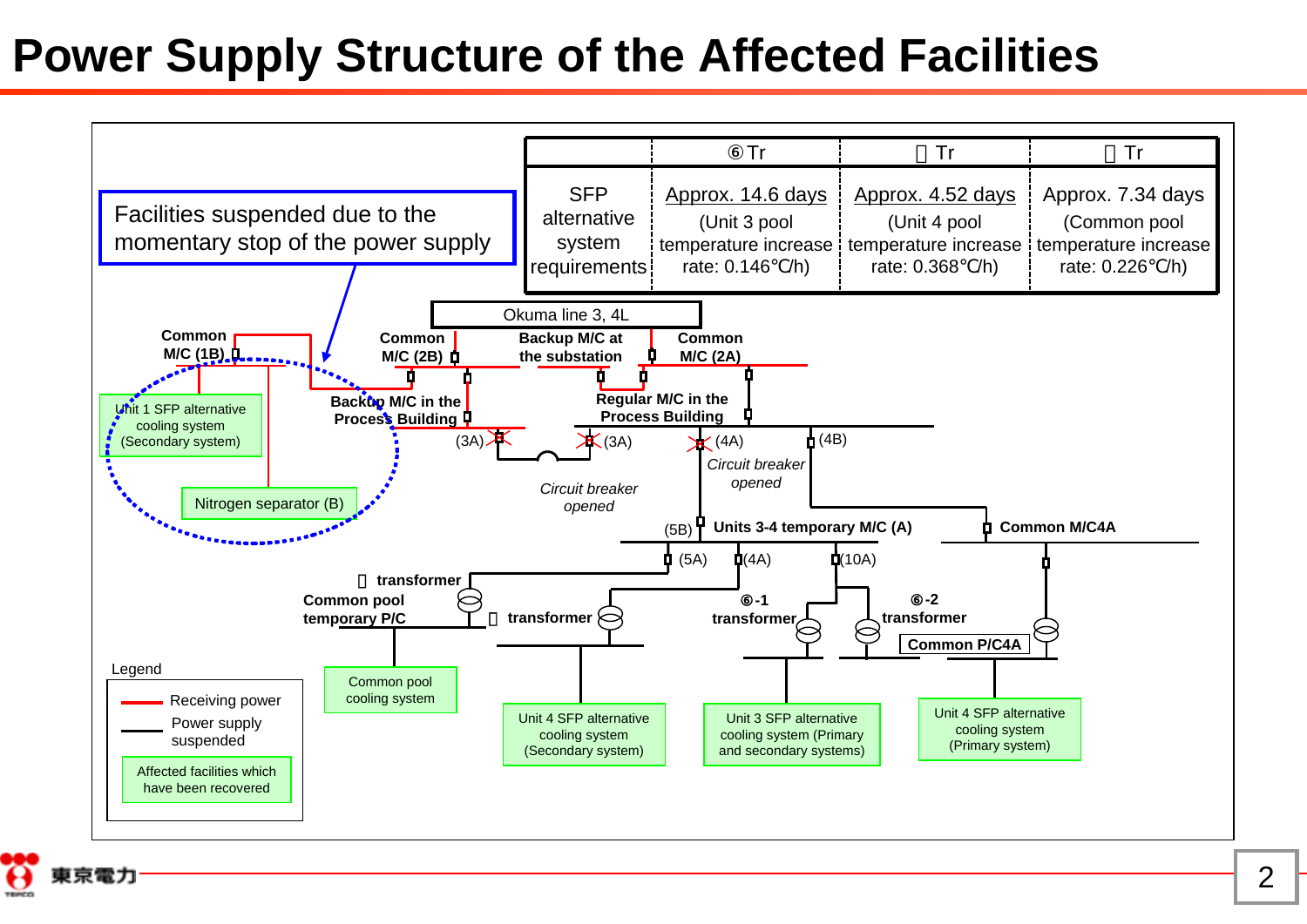## **Overview of Investigation of Units 3-4 Temporary M/C (A) (Performed on March 20)**

[ Investigation of Units 3-4 temporary M/C (A) ]

(1) Appearance inspection of Units 3-4 temporary M/C (A)

Results: Trace of short circuit found on 5A unit of Units 3-4 temporary M/C (A): See photos and

A dead small animal was found on the floor of the same unit: See photo

(2) Appearance inspection of the power receiving cable, insulation resistance test, conduction resistance test

Results: No abnormality found

(3) Appearance inspection of the circuit breaker, insulation resistance test

Results: Discoloration found: See photo

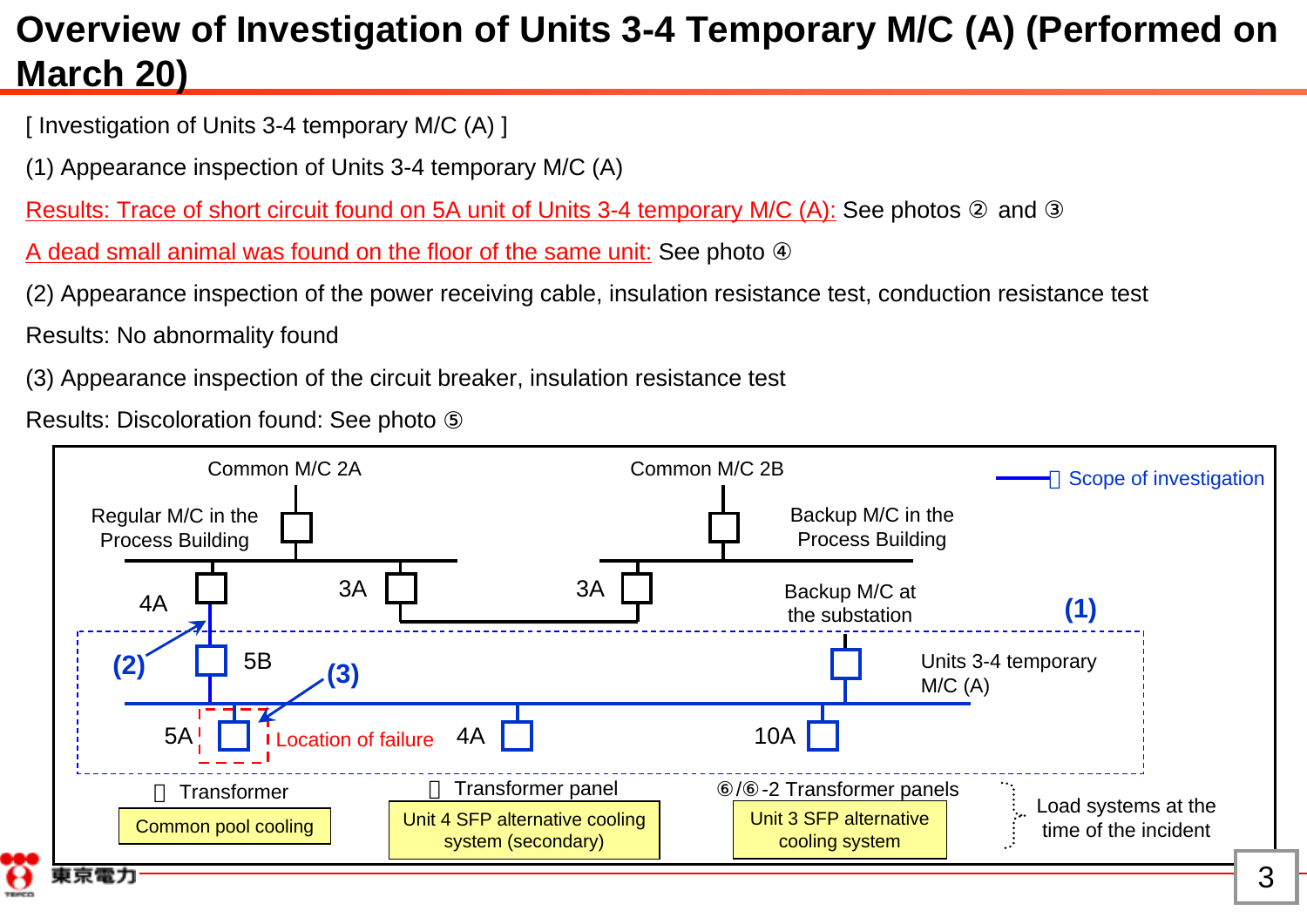# **Investigation of Units 3-4 Temporary M/C (A) Unit (5A)**

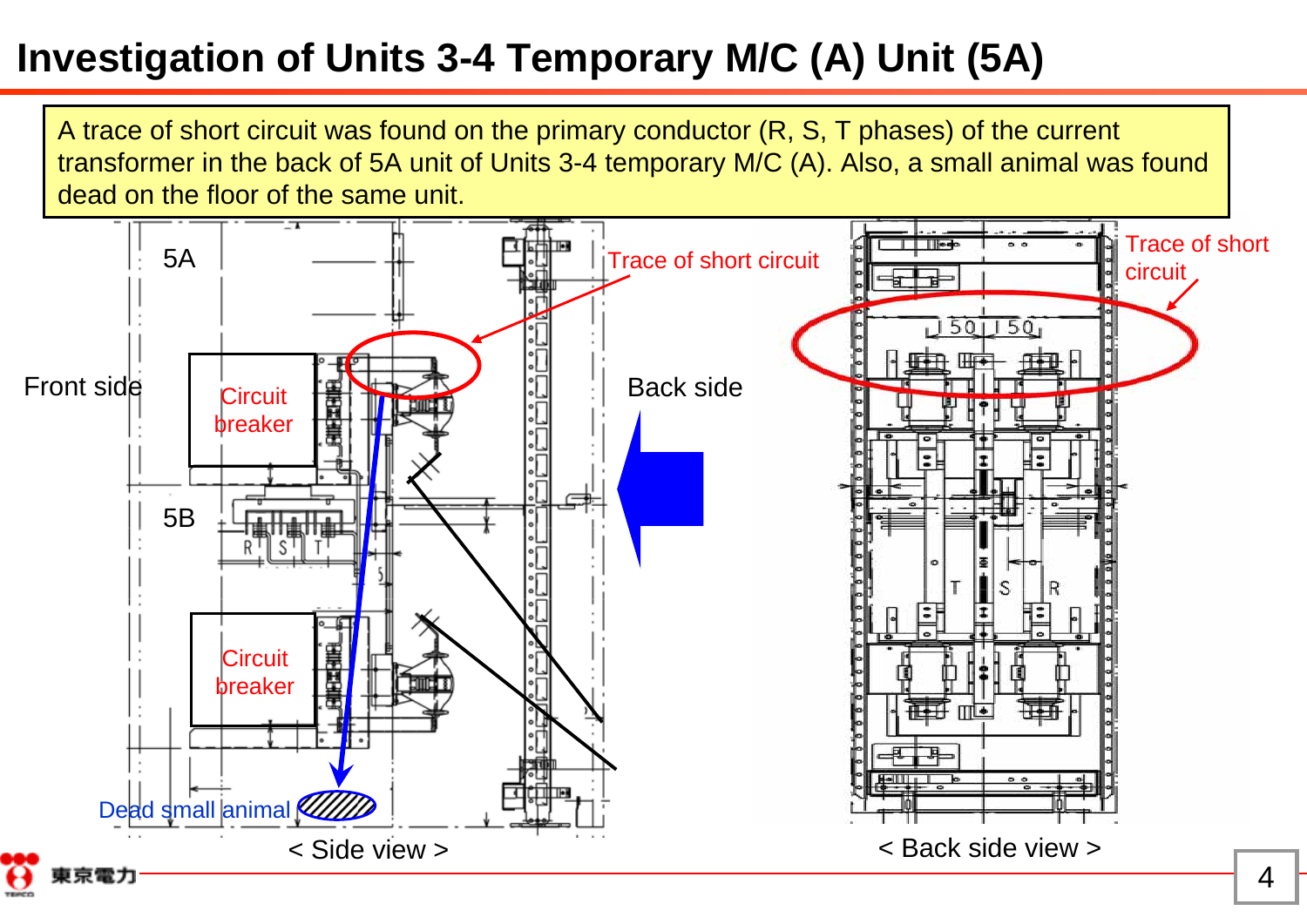## **Assumed Cause of Power Supply Failure of Units 3-4 Temporary M/C (A)**

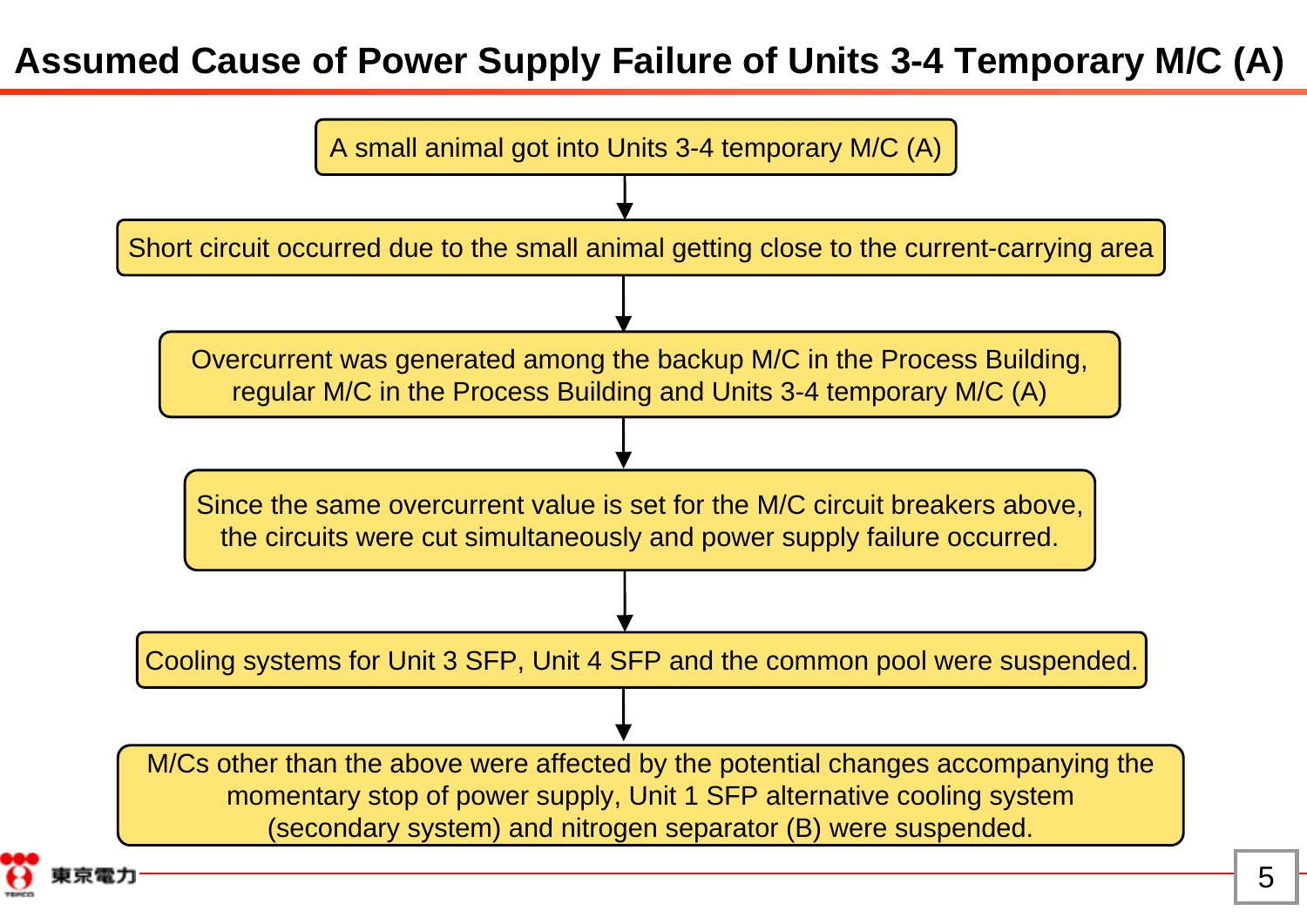# **Power Supply System at the Time of the Incident**

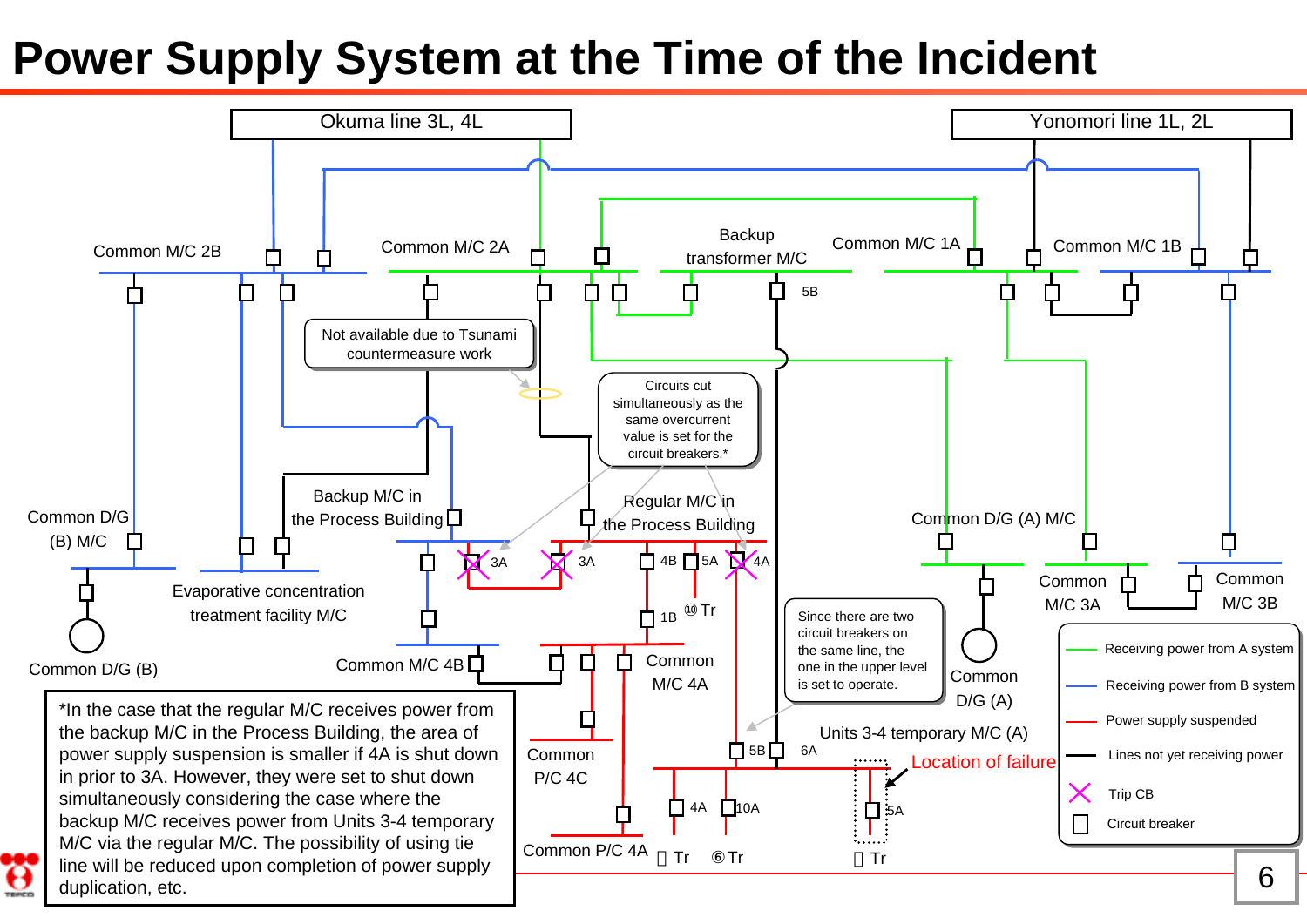#### **Photo Condition of Units 3-4 Temporary M/C (A)**



A small animal is assumed to have entered from the opening of Units 3-4 temporary M/C (A)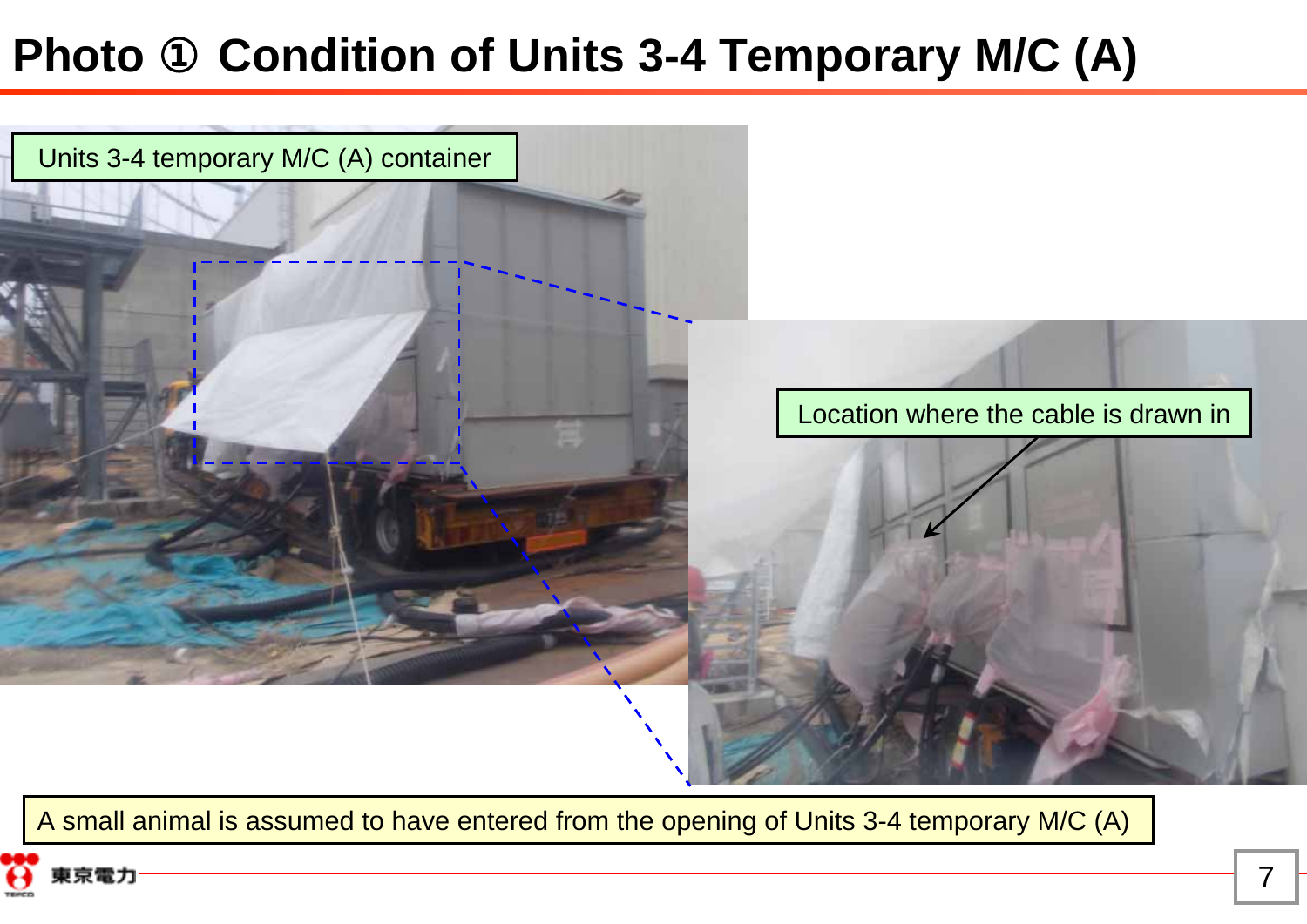#### **Photo Investigation of Units 3-4 Temporary M/C (A) Unit (5A)**



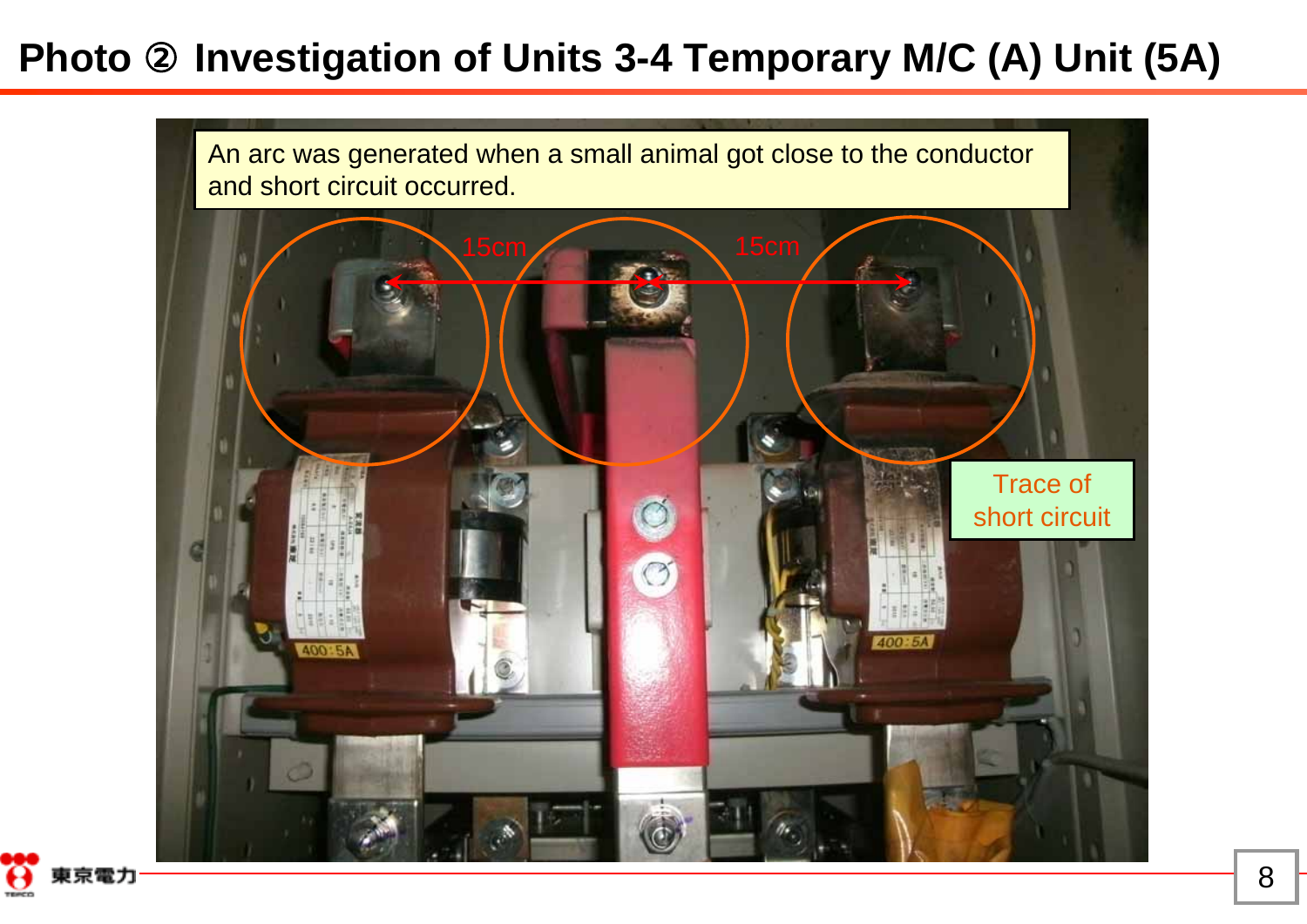#### **Photo** ③**Investigation of Units 3-4 Temporary M/C (A) Unit (5A)**



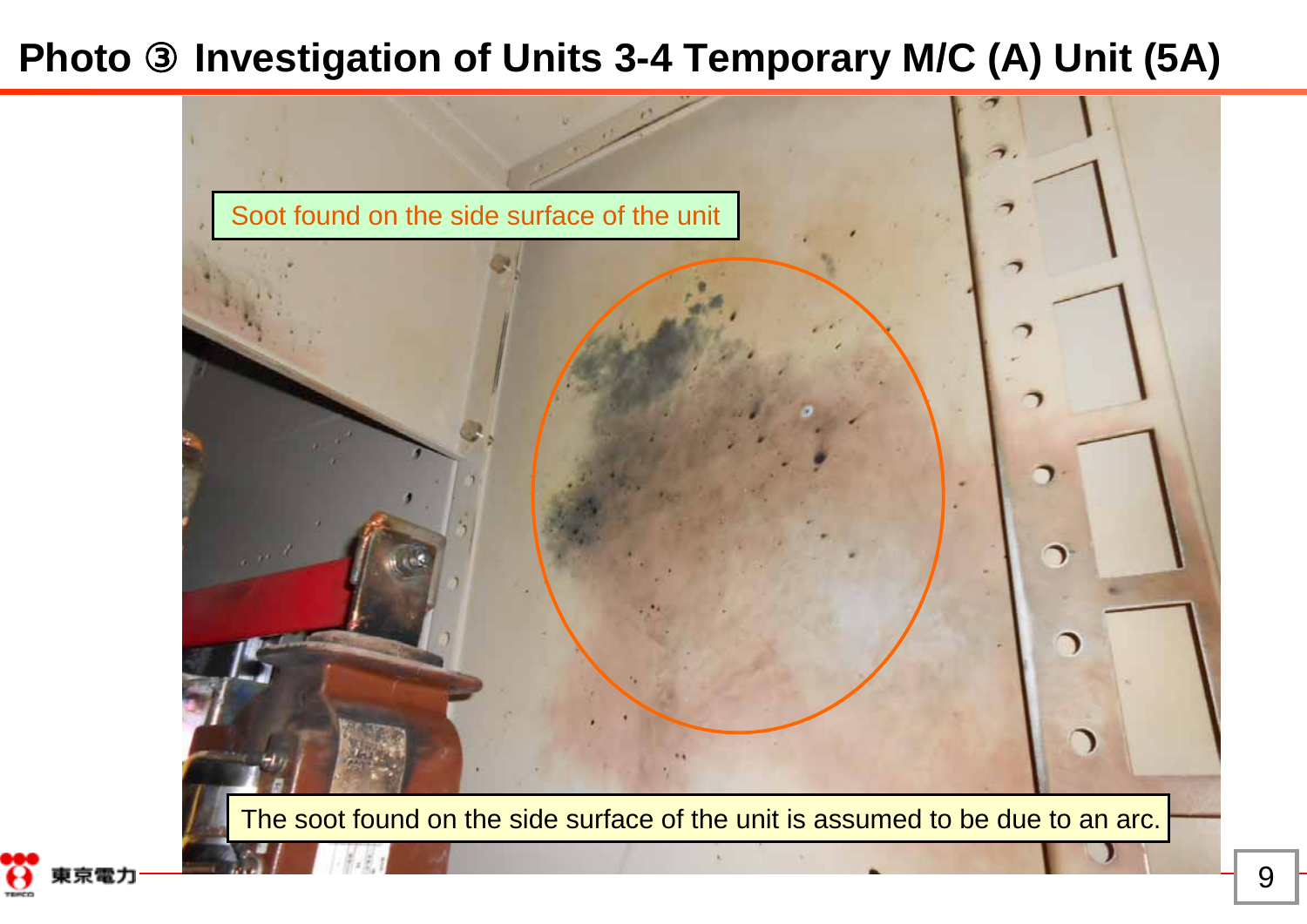#### **Photo Investigation of Units 3-4 Temporary M/C (A) Unit (5A)**



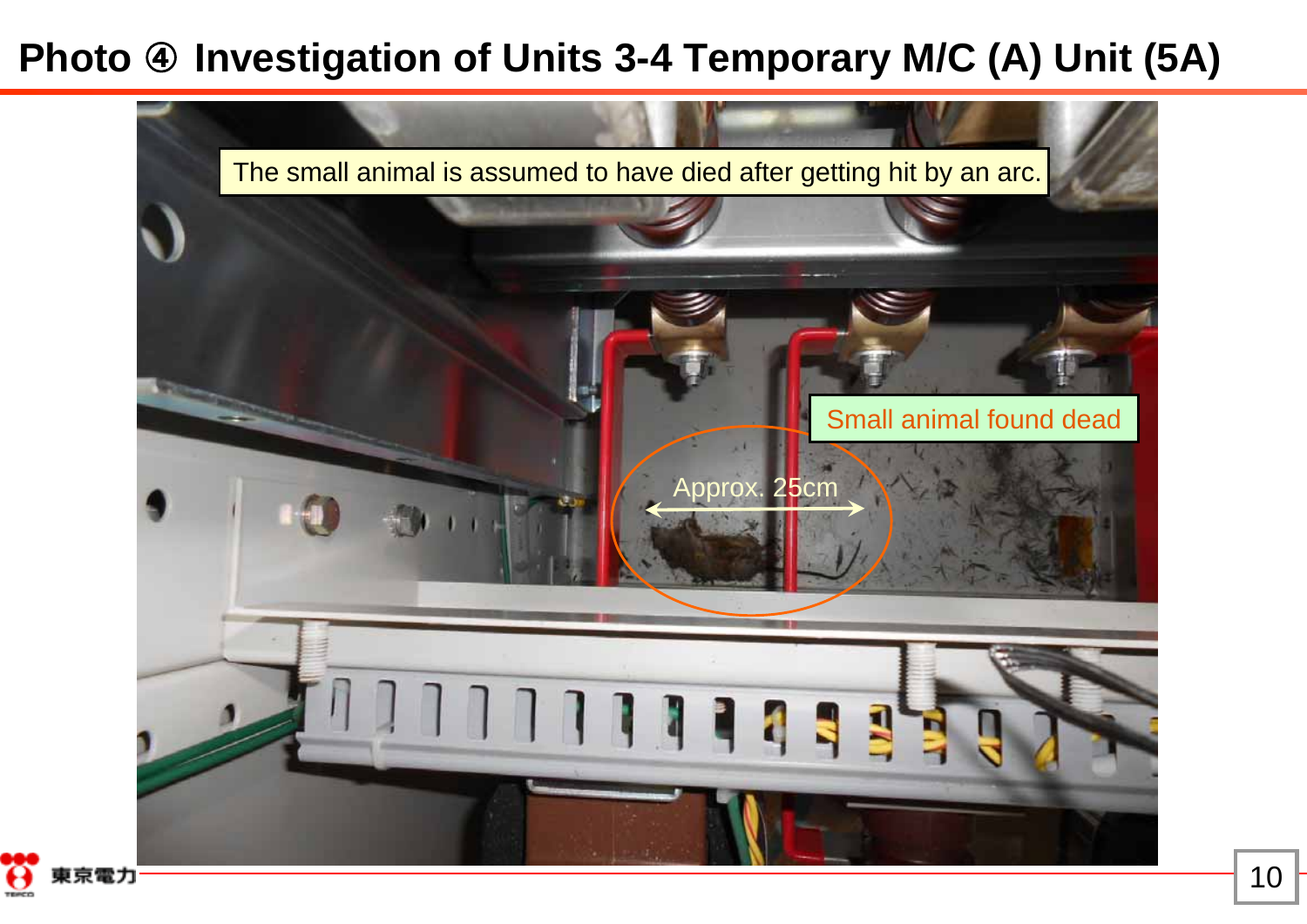#### **Photo** ⑤**Investigation of Units 3-4 Temporary M/C (A) Unit (5A)**



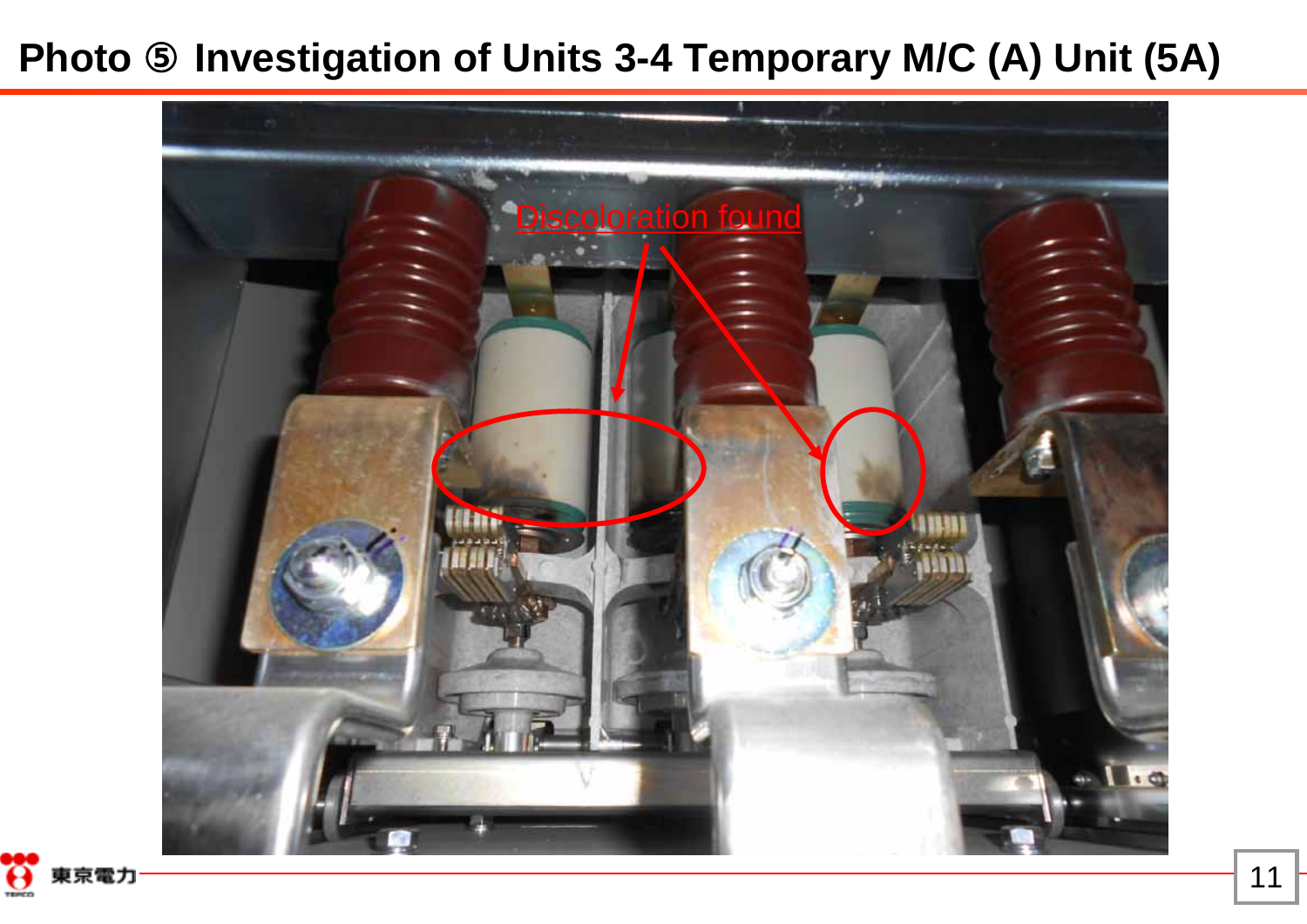## **One-line Diagram of / Transformer Panels and Transformer after Recovery**

克雷士

#### Okuma line 3L, 4L The recovery of the common pool cooling system was relatively easy because of the redundant power Common M/C 2BCommon M/C 2A cable from the backup M/C at the substation.Common M/C 1BRegular M/C in the Backup M/C at Backup M/C in the Process Buildingthe substationProcess Building  $\overline{\textbf{X}}$ **X** 4A X  $\Box$  зв 5B The recovery of Units 3 and 4 SFP alternative cooling ⑪Trsystems was relatively easy since power cable installation Common Common  $\mathsf{\Pi}_{3\mathsf{B}}$ for reliability improvement M/C 4AM/C 4B⑥TrUnits 3-4 temporary had been completed. M/C (A)  $\overline{\mathbf{M}}$  6A 5BRecovered on March 19  $\Box$ 10A 4A 5A $\Box$  5A Recovered on March 19 Л... Tr Recovered on D/G (For Unit 4 SFP) Main load system: March 20Tr Tr Unit 3 SFP alternative cooling system Main load system: Main load system: Common pool cooling system Unit 4 SFP alternative cooling system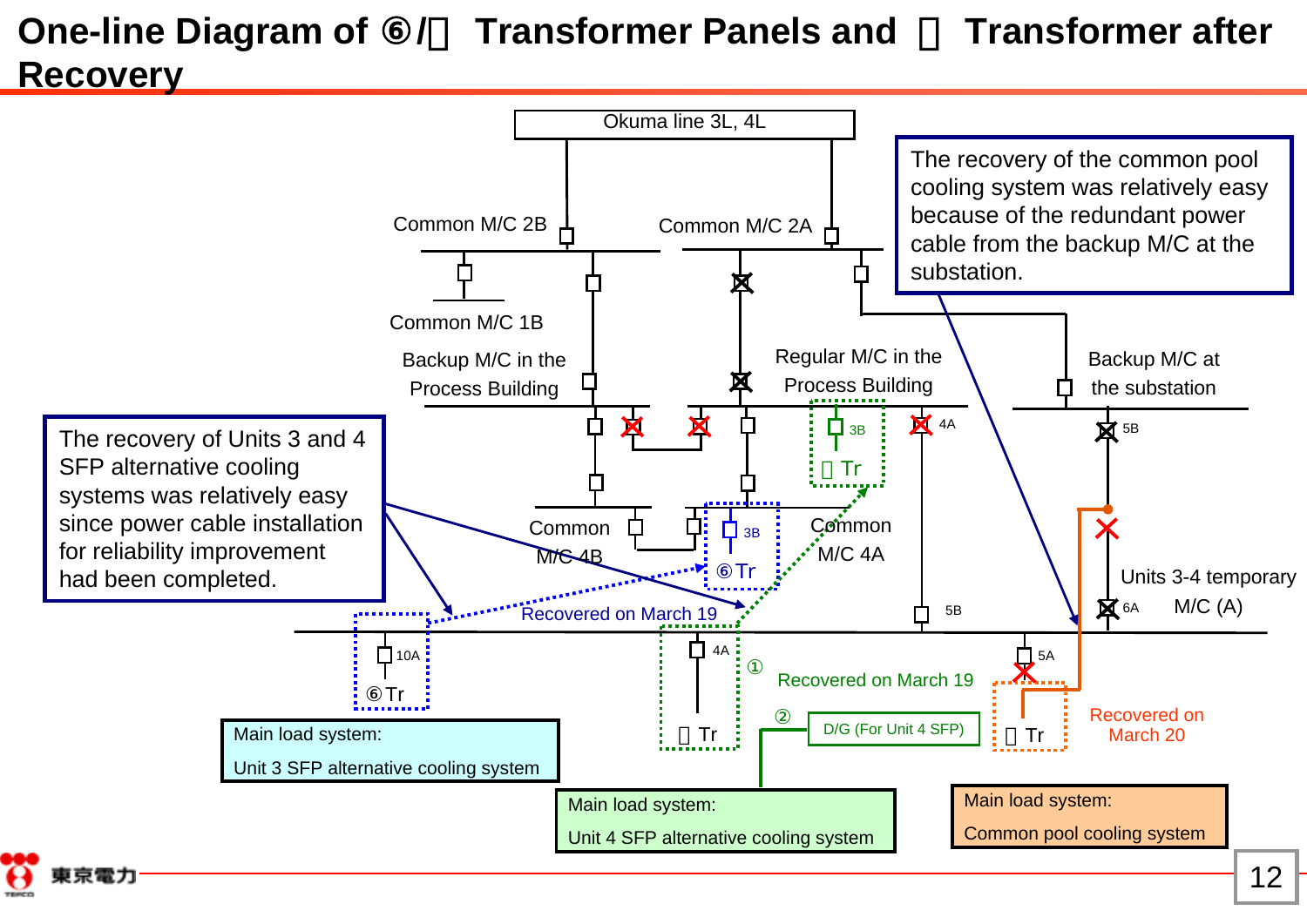# **Power Supply Duplication and Reliability Improvement**

Power supply reliability improvement work is being implemented for the following systems which were suspended due to the power supply failure.

### **Units 1-4 SFP alternative cooling systems**

- The power supply for Units 1-2 SFP alternative cooling systems will be multiplied.

- The load systems previously receiving power from Units 3-4 temporary M/C (A) will be connected to the permanent common M/C4A and the regular M/C in the Process Building. Furthermore, the cable of Units 3-4 SFP alternative cooling systems will be made redundant to allow for connection with common M/C4B and the backup M/C in the Process Building in the case of M/C failure.

### **Work to be completed at the end of March 2013**

### **Common pool cooling system**

The common pool cooling system will be duplicated through recovering the power supply for the common pool M/C and P/C.

### **→ Work to be completed at the end of September 2013, however, work implementation ahead of schedule is being considered. schedule is being considered.**

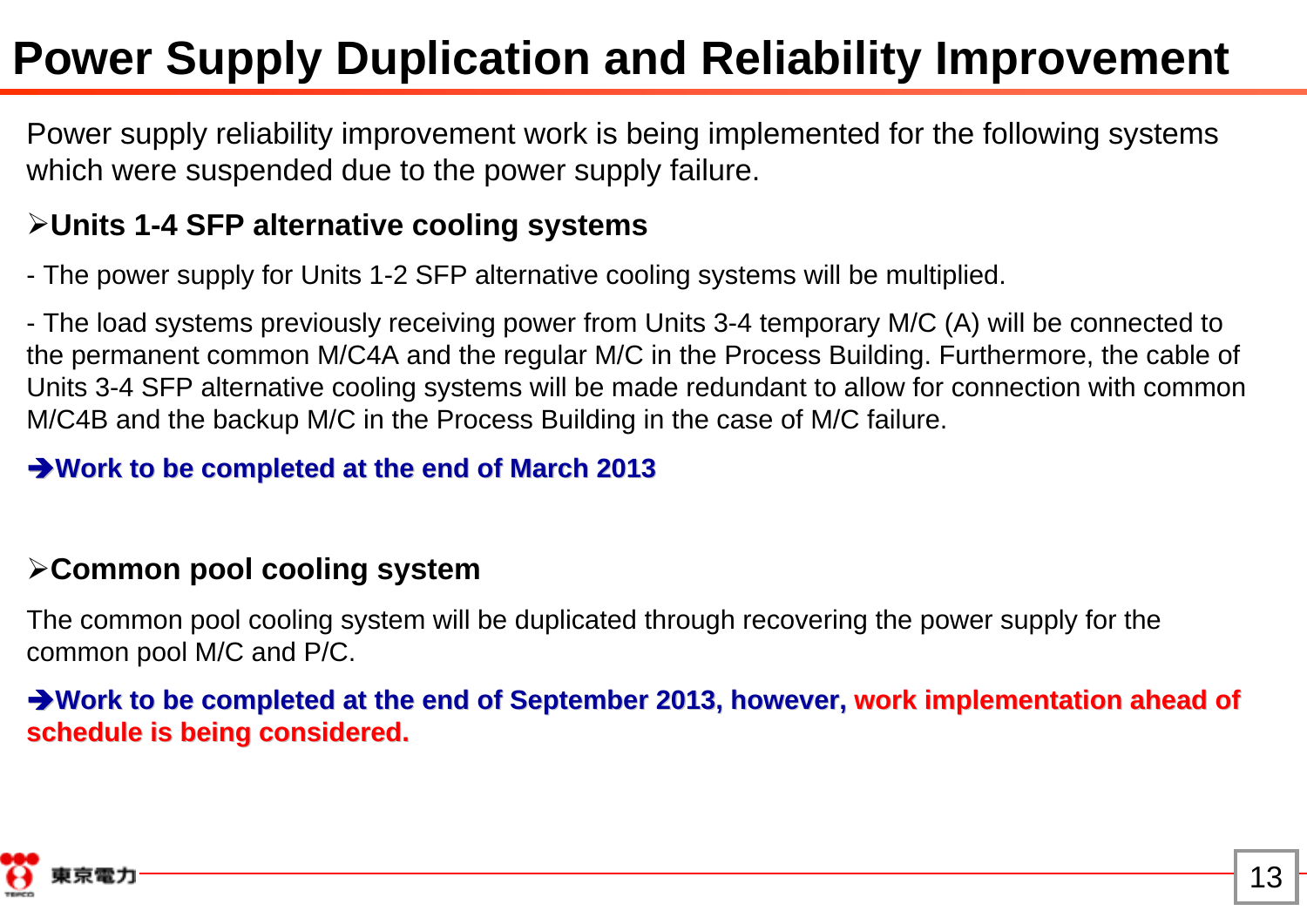## **Reliability Improvement Work (Units 1-4 SFP Alternative Cooling Systems)**